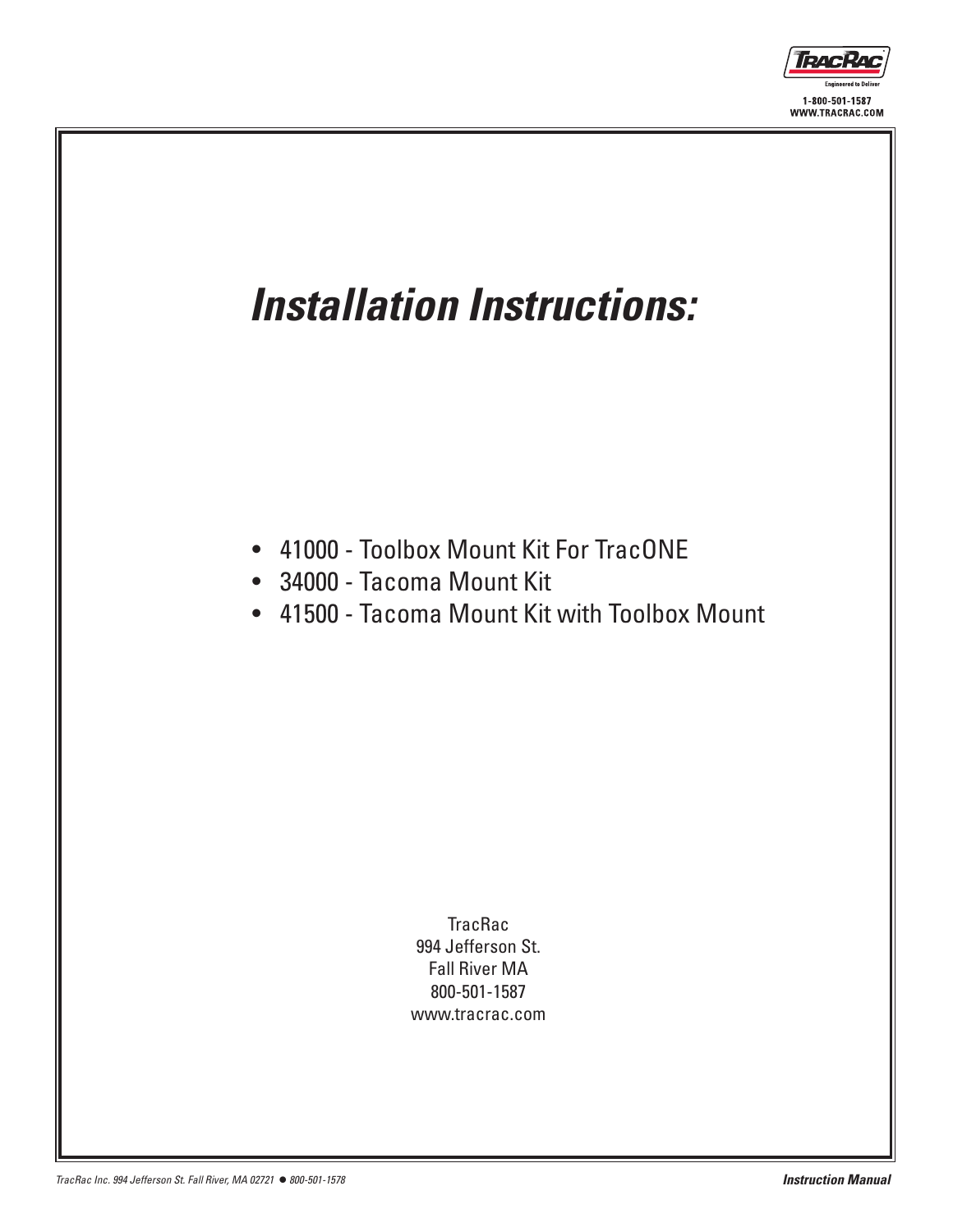

⚠

- 1. Remove the front 2 clamps from either side of the front rack and replace with TB Front Clamps (Figure 1)
- 2. Take one of the TB Rear Mounts and thread a 3/8"-16 HHCS in through the bottom of the clamp.
- 3. Take the C-Channel Clamp Foot and place it on top of the 3/8" HHCS (Figure 2)
- 4. Repeat Steps 2 & 3 for the opposite TB Rear Mount.
- 5. Place the Rounded Shims on the sidewall of your truck, approximately 2" to 3" behind the upright bases as illustrated (Figure 1) This distance will vary depending on the size of the toolbox
- 6. Mount the assembled clamps (Step 1-3) onto the rounded shims and *torque down the HHCS to 14 lb-ft using a 9/16" socket and torque wrench.* Re-torque the TB Front Clamps to 14 lb-ft.
- 7. Place your toolbox on top of the clamps and secure it by using the 3/8" washer and the 3/8"-16 BHCS. *Torque the BHCS to 27 ft-lbs.* (Figure 3)

 Note: When positioning the toolbox, please note that there is sufficient clearance for the lid to open so that it does not scratch the uprights.



IMPORTANT: If your toolbox does not come with pre-drilled holes/slots that line up with the threaded clamps, you will need to position you toolbox in the desired location, mark the necessary hole locations, remove the toolbox and then drill either a 13/32" or 7/16" clearance hole. After the holes are drilled you will be able to mount your toolbox.

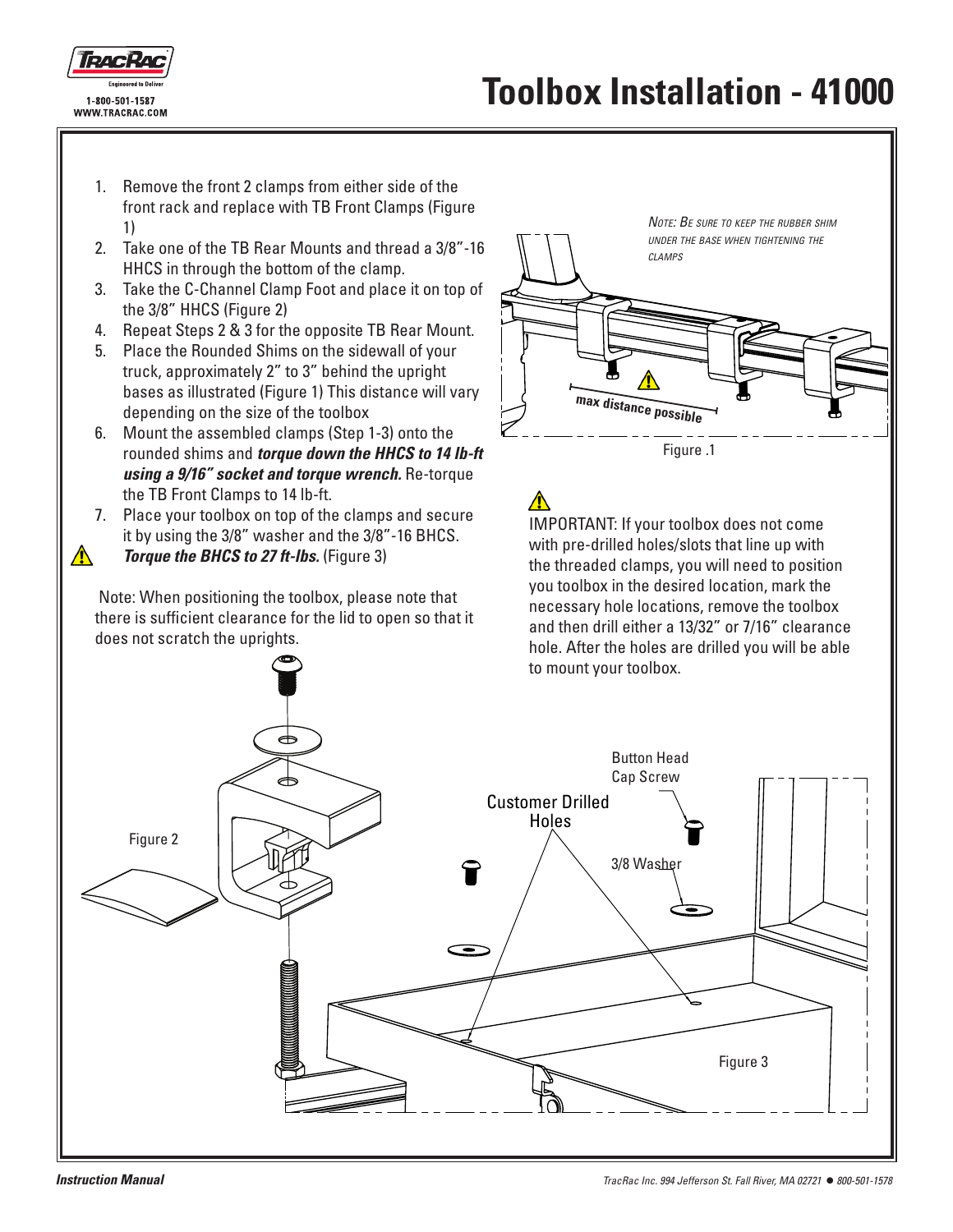

## **Toyota Tacoma Mount Installation - 34000**

## **Tacoma Installation (Clamp Set)**

- 1. Remove the plastic end-caps from the factory installed rails, front and back.
- 2. Take the Tacoma mount clamp and partially thread a 3/8"-16 hex head cap screw through the tapped hole located on the bottom of the clamp.
- 3. Slide two clamps into each factory installed rail from the back end of the truck and replace the rear end-caps.
- 4. Slide two clamps into each factory installed rail from the front end of the truck and replace the front end-caps. *If installing a toolbox, slide three clamps into the front of the factory rail.*
- 5. With the clamps retained in the track now slide 2 of them on each upright base, the clamps should be spaced as far a part as possible.
- *6. Reference the placement of the uprights from the TracONE installation book.* With the base in the desired location place a 3" U channel on top of the hex head caps screws.
- 7. Torque the hex head cap screws down to 14 lb-ft using a 9/16" open end wrench.
- • *Note: The 3" U Channel and 3/8"-16 Hex Head Cap Screw are included with the original rack hardware.*